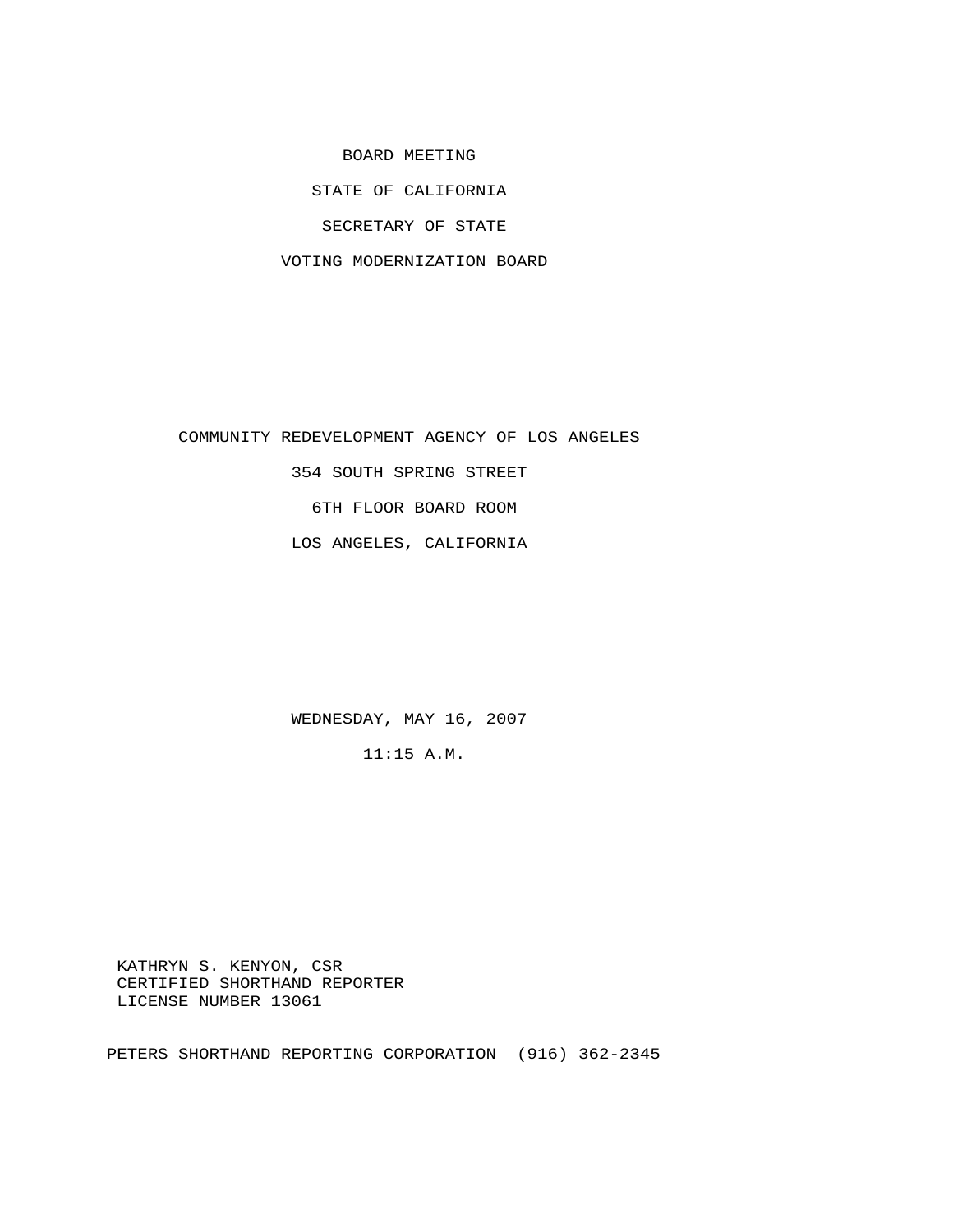## APPEARANCES

## BOARD MEMBERS

John A. Pérez, Chairperson

Stephen Kaufman, Vice Chairperson

Michael Bustamante (via teleconference)

## STAFF

 Mr. Michael Kanotz, Elections Counsel (via teleconference) Ms. Jana M. Lean, Staff Consultant Ms. Katherine Montgomery, Executive Secretary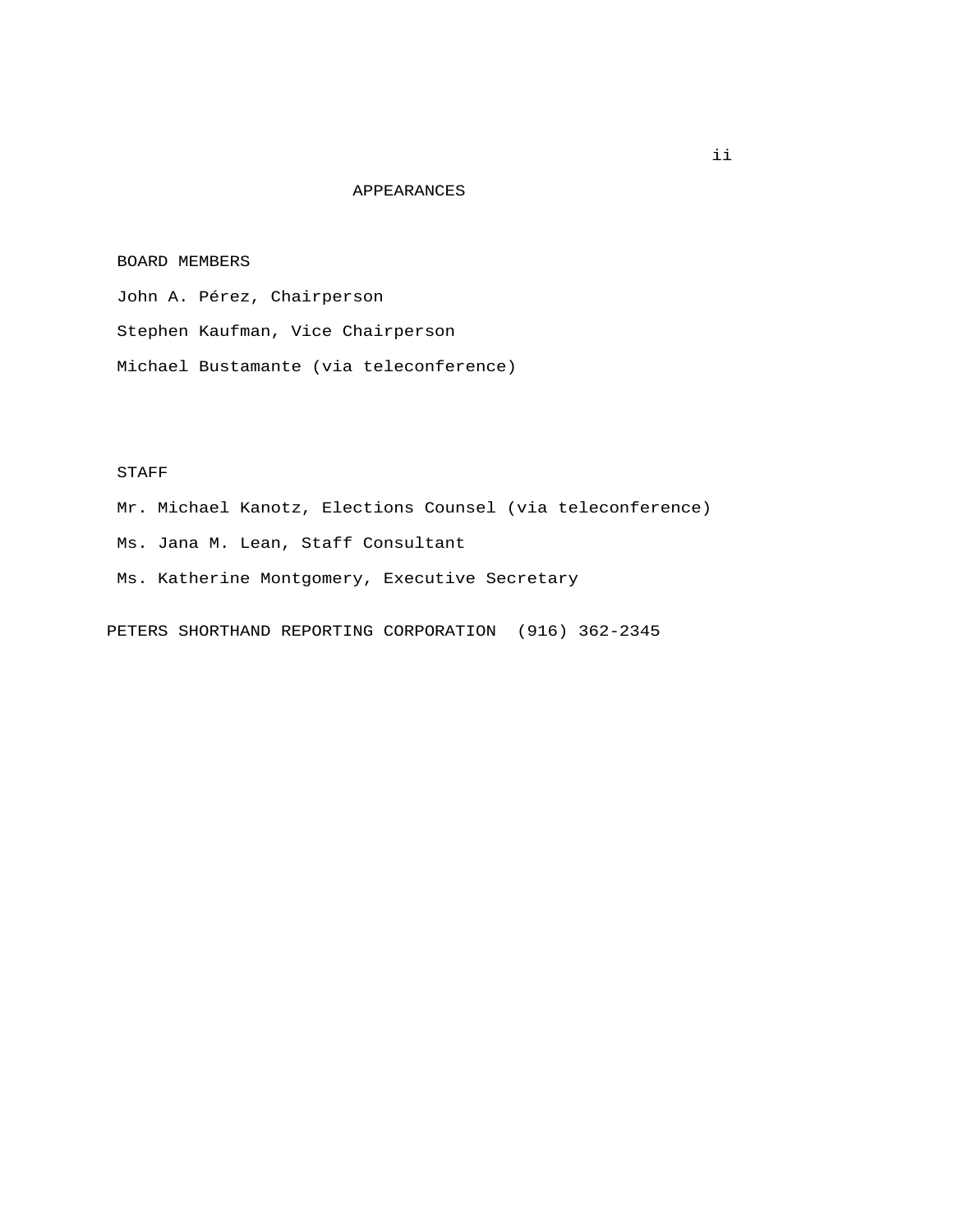INDEX

PAGE

|  | I. Call to Order                                                                           | $\mathbf{1}$   |
|--|--------------------------------------------------------------------------------------------|----------------|
|  | II. Roll Call and Declaration of Ouorum                                                    | $\mathbf{1}$   |
|  | III. Public Comment                                                                        | $\mathbf{1}$   |
|  | IV. Adoption of March 21, 2007, Actions and<br>Meeting Minutes                             | $\mathbf{1}$   |
|  | V. Projection Documentation Plan Review and<br>Funding Award Approval                      | $\mathfrak{D}$ |
|  | (A) Lassen County - Phase 3                                                                |                |
|  | VI. Change to Approved Project Documentation<br>Plan                                       |                |
|  | (A) Contra Costa County - Phase 2<br>(B) Humboldt County<br>(C) Tehama County - VVPAT Plan | 5<br>7<br>8    |
|  | VII. Adjournment                                                                           | 14             |
|  | Reporter's Certificate                                                                     | 15             |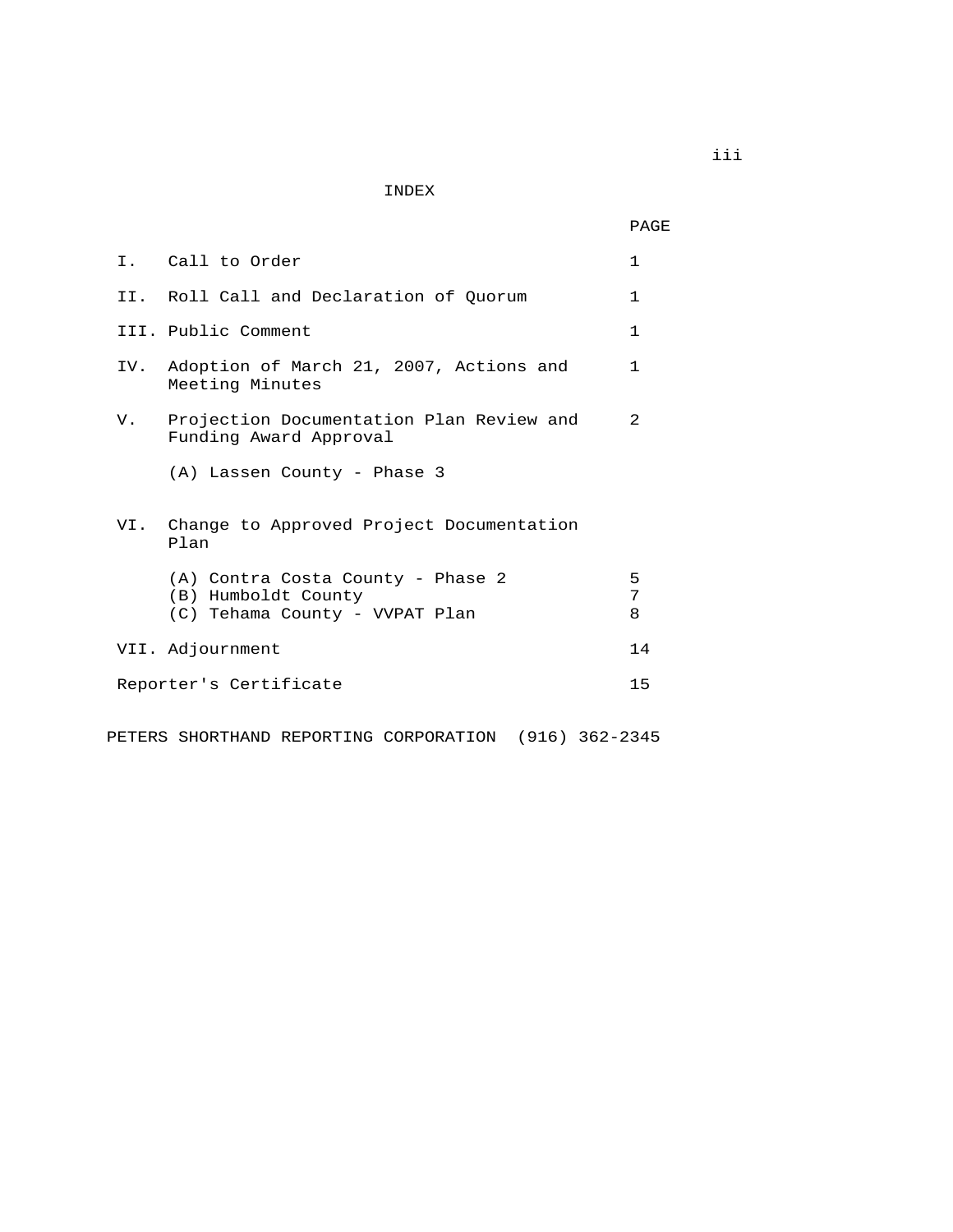| 1  |                            | PROCEEDINGS                                              |  |
|----|----------------------------|----------------------------------------------------------|--|
| 2  |                            | CHAIRPERSON PÉREZ: I would like to call to order         |  |
| 3  |                            | the May 16 meeting of the Voting Modernization Board.    |  |
| 4  |                            | If we could please call the roll.                        |  |
| 5  |                            | EXECUTIVE SECRETARY MONTGOMERY: John Perez?              |  |
| 6  |                            | CHAIRPERSON PÉREZ: Here.                                 |  |
| 7  |                            | EXECUTIVE SECRETARY MONTGOMERY: Stephen Kaufman?         |  |
| 8  |                            | VICE CHAIRPERSON KAUFMAN: Here.                          |  |
| 9  |                            | EXECUTIVE SECRETARY MONTGOMERY: Michael                  |  |
| 10 | Bustamante?                |                                                          |  |
| 11 |                            | MEMBER BUSTAMANTE: Here.                                 |  |
| 12 |                            | CHAIRPERSON PÉREZ: Mr. Finney and Mr. Guardino           |  |
| 13 |                            | are not able to join us this morning.                    |  |
| 14 |                            | We do have a quorum.                                     |  |
| 15 |                            | Next item for us is Item 3, Public Comment. I            |  |
| 16 | don't see any cards, so -- |                                                          |  |
| 17 |                            | VICE CHAIRPERSON KAUFMAN: I don't see any public.        |  |
| 18 |                            | (Laughter.)                                              |  |
| 19 |                            | CHAIRPERSON PÉREZ: I don't see any public.               |  |
| 20 |                            | It's nice to know that the concern for the               |  |
| 21 |                            | integrity for the voting systems has reached its height. |  |
| 22 |                            | Next is Item 4, Adoption of the March 21st, 2007,        |  |
| 23 |                            | Actions and Meeting Minutes.                             |  |
| 24 |                            | Mr. Bustamante and Mr. Kaufman, have you reviewed        |  |
| 25 | these?                     |                                                          |  |
|    |                            |                                                          |  |

PETERS SHORTHAND REPORTING CORPORATION (916) 362-2345

 $\mathbf 1$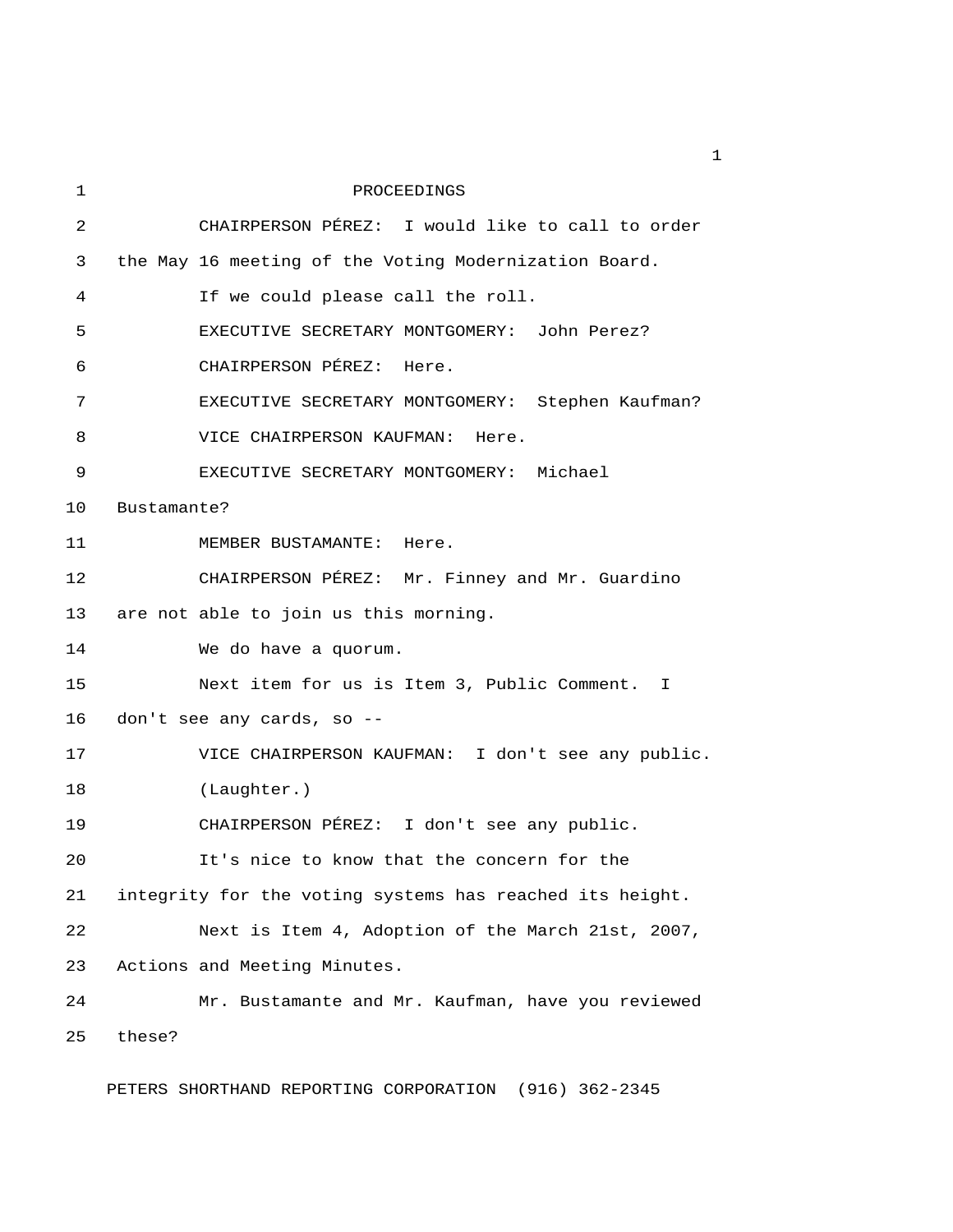1 VICE CHAIRPERSON KAUFMAN: Yes, and I will move 2 approval of the action items -- 3 MEMBER BUSTAMANTE: I will second. 4 VICE CHAIRPERSON KAUFMAN: -- and minutes. 5 CHAIRPERSON PÉREZ: Moved and seconded. 6 All in favor, say "aye." 7 (Ayes.) 8 CHAIRPERSON PÉREZ: No opposed. The action 9 carries. 10 Next, Item 5, Project Documentation Plan Review 11 and Funding Award. First is 5(A), Lassen County, Phase 3. 12 Ms. Lean, would you like to walk us through that? 13 STAFF CONSULTANT LEAN: Lassen County has 14 submitted their project documentation of their Phase 3 to 15 utilize the remainder of their allocation, which is 16 \$20,631.97. 17 They are going to buy five additional Diebold 18 AccuVote Optical Scan Precinct Ballot Tabulators. 19 Lassen County anticipates receiving these AccuVote 20 OS units in September 2007, and will use this equipment 21 for the first time in the February 2008 Presidential 22 Primary. 23 The Voter Verified Paper Audit Trail doesn't apply 24 to Lassen County's Phase 3 Project Documentation Plan, as 25 the system is a paper-based optical scan voting system.

PETERS SHORTHAND REPORTING CORPORATION (916) 362-2345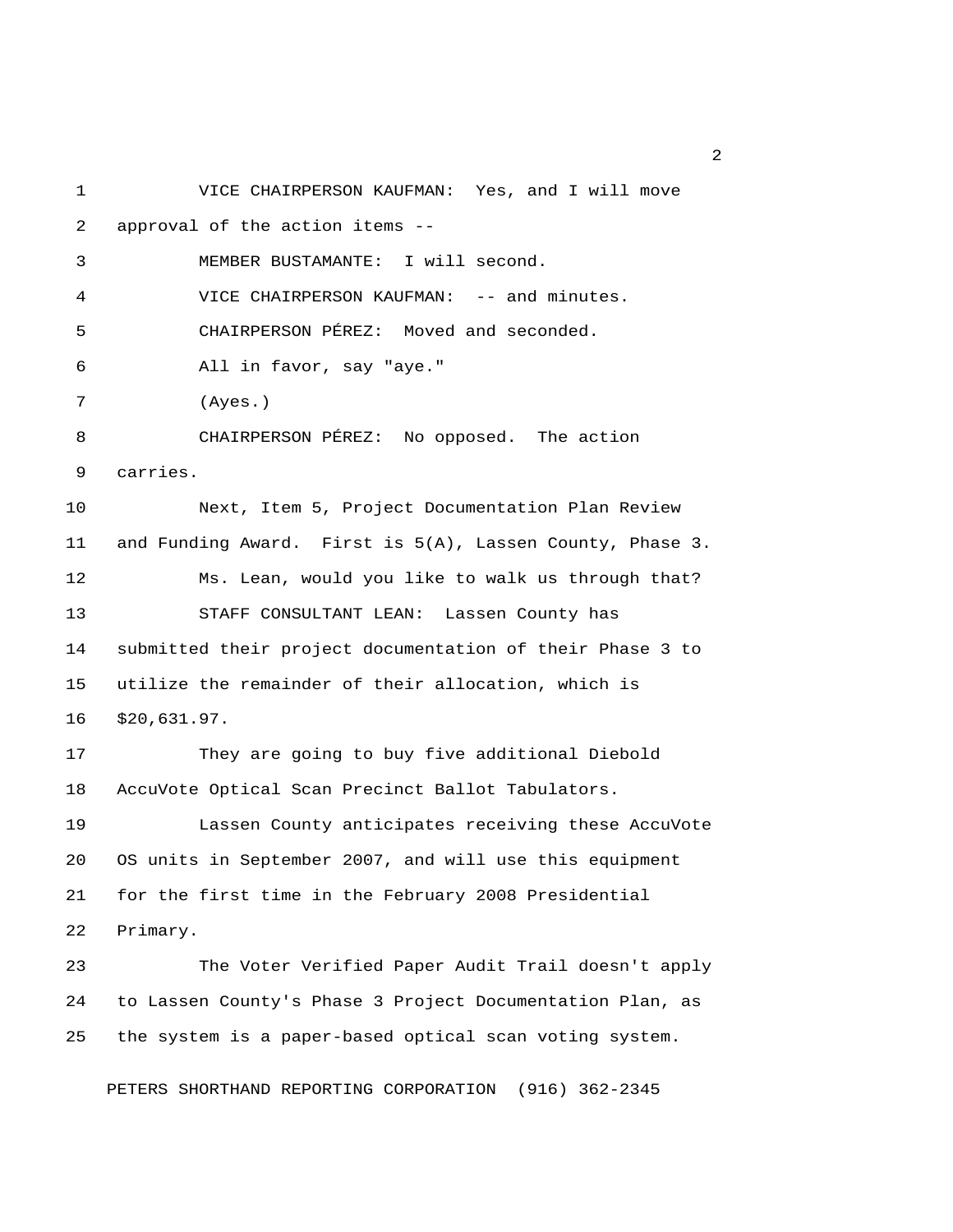1 Lassen County's Phase 3 Project Documentation Plan 2 meets the requirements for completeness. And the Diebold 3 AccuVote optical scan units are certified for use in 4 California.

 5 At the July 16th, 2003, meeting of the Voting 6 Modernization Board, the Board approved Lassen County 7 Phase 1 Project Documentation Plan and awarded funding in 8 the amount of \$105,635.48.

 9 On January 17th, 2007, the Voting Modernization 10 Board approved Lassen County's Phase 2 Project 11 Documentation Plan and awarded the County \$81,528.66. 12 Lassen County received this funding for reimbursement of 13 their 15 AccuVote-TSx with the AccuView Printer Module and 14 15 AccuVote optical scan ballot tabulators.

15 Lassen County's Phase 3 Project Documentation Plan 16 will utilize the balance of their initial Voting 17 Modernization Board formula allocation. The County will 18 be upgrading their absentee voting system by augmenting 19 their existing number of optical scan units and replacing 20 voting booths and related components.

21 Lassen County will only receive Voting 22 Modernization Board payments once it has submitted 23 detailed invoices for its certified voting equipment.

24 And it should be noted that there are some costs 25 that are listed in their plan that would not be

PETERS SHORTHAND REPORTING CORPORATION (916) 362-2345

 $\overline{\mathbf{3}}$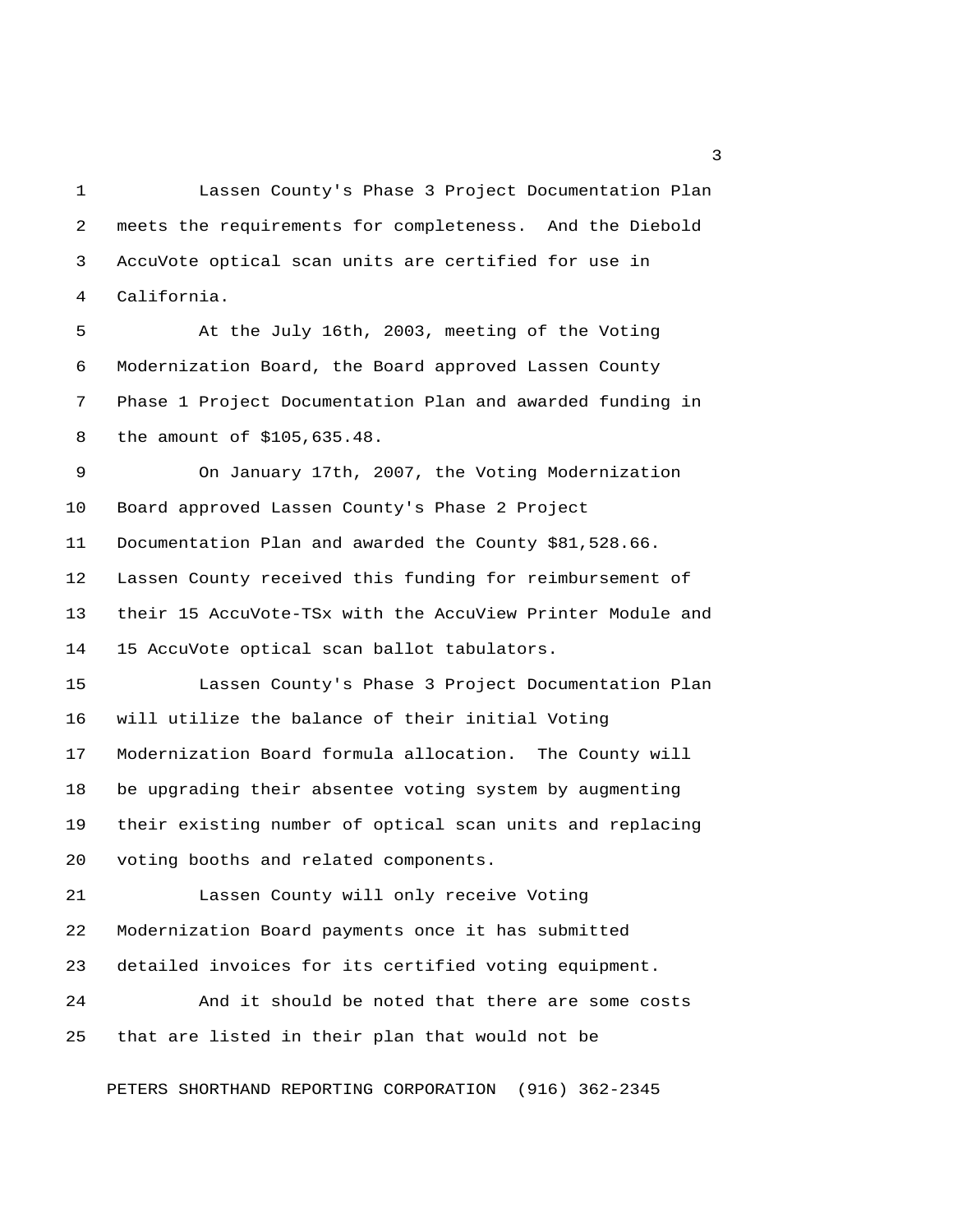1 reimbursable under Proposition 41.

 2 It is our recommendation that Lassen County's 3 Phase 3 Project Documentation Plan be awarded, and a 4 funding award letter be issued in the amount of 5 \$20,631.97. 6 CHAIRPERSON PÉREZ: Any questions, Mr. Bustamante? 7 MEMBER BUSTAMANTE: None for me. 8 CHAIRPERSON PÉREZ: Mr. Kaufman? 9 VICE CHAIRPERSON KAUFMAN: None. 10 CHAIRPERSON PÉREZ: Would either of you like to 11 make a motion? 12 VICE CHAIRPERSON KAUFMAN: Sure. I will move 13 adoption of the staff recommendation for Lassen County. 14 CHAIRPERSON PÉREZ: Mr. Bustamante? 15 MEMBER BUSTAMANTE: I will second it. 16 CHAIRPERSON PÉREZ: Kaufman moves. Perez second. 17 Would you please call the roll? 18 EXECUTIVE SECRETARY MONTGOMERY: John Perez? 19 CHAIRPERSON PÉREZ: Aye. 20 EXECUTIVE SECRETARY MONTGOMERY: Stephen Kaufman? 21 VICE CHAIRPERSON KAUFMAN: Aye. 22 EXECUTIVE SECRETARY MONTGOMERY: Michael 23 Bustamante? 24 MEMBER BUSTAMANTE: Aye. 25 CHAIRPERSON PÉREZ: Very good. Next, Contra Costa

PETERS SHORTHAND REPORTING CORPORATION (916) 362-2345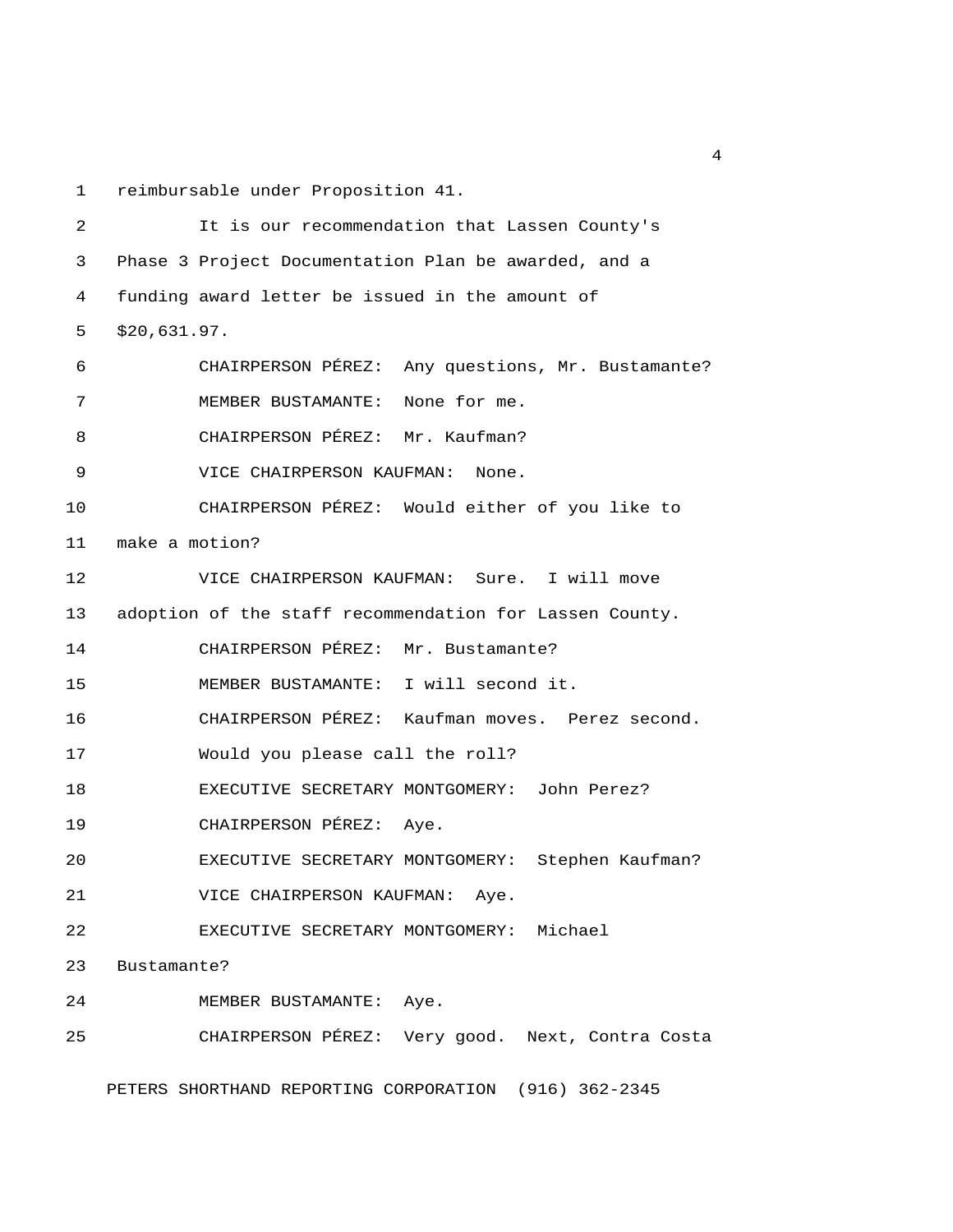1 County.

 2 STAFF CONSULTANT LEAN: Contra Costa County is 3 submitting a change to their Phase 2 Project Documentation 4 Plan. They would like to utilize the remainder of their 5 allocation, which was \$9,316.74. They got an approval 6 from the Board at the May 25th, 2006, meeting for their 7 Phase 2. And part of that Phase 2 was to purchase a 8 Pitney Bowes Relia-Vote system, which is the component to 9 their absentee system.

10 However, the projections that they did in their 11 plan didn't include some of the original costs that they 12 were basing their -- I'm sorry. The quote didn't include 13 actual costs of the unit and shipping and handling and 14 sales tax.

15 So Contra Costa County is requesting that the 16 Voting Modernization Board approve the change to their 17 existing Phase 2 plan to include the funding for their 18 total amount of their actual costs associated with the 19 Relia-Vote, up to the entire remaining formula allocation 20 available to the County for their Phase 2 plan.

21 So it is our recommendation that the Contra Costa 22 County's change to their approved Phase 2 Project 23 Documentation Plan be approved, and a new funding award 24 be -- funding award letter be issued in the amount of 25 \$2,027,472.99.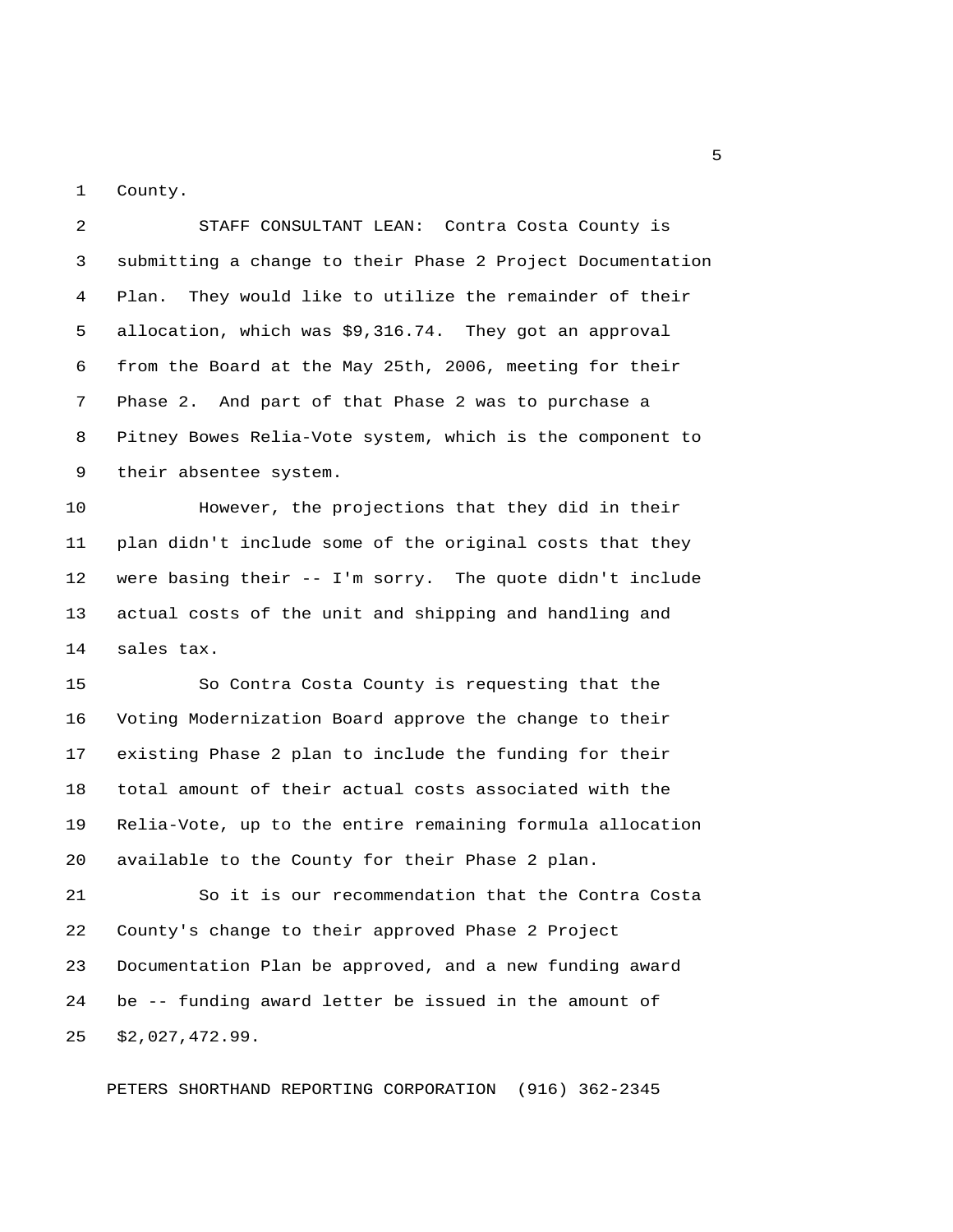1 CHAIRPERSON PÉREZ: Very good.

 2 Any questions? 3 VICE CHAIRPERSON KAUFMAN: I just had a question 4 for clarification. I was trying to do the math. 5 So are we essentially -- we're -- we already 6 approved this once. We are just approving it in the 7 higher amount, and the higher amount is just another 8 \$9,000? 9 STAFF CONSULTANT LEAN: Correct. 10 VICE CHAIRPERSON KAUFMAN: No further questions. 11 CHAIRPERSON PÉREZ: Mr. Bustamante, any questions? 12 I will take that as a no. 13 MEMBER BUSTAMANTE: No. 14 VICE CHAIRPERSON KAUFMAN: I will move adoption of 15 the staff recommendation for the funding award letter to 16 be issued to Contra Costa County. 17 MEMBER BUSTAMANTE: I will second that. 18 CHAIRPERSON PÉREZ: Mr. Kaufman moves. 19 Mr. Bustamante seconds. 20 Would you call the roll? 21 EXECUTIVE SECRETARY MONTGOMERY: John Pérez? 22 CHAIRPERSON PÉREZ: Aye. 23 EXECUTIVE SECRETARY MONTGOMERY: Stephen Kaufman? 24 VICE CHAIRPERSON KAUFMAN: Aye. 25 EXECUTIVE SECRETARY MONTGOMERY: Michael PETERS SHORTHAND REPORTING CORPORATION (916) 362-2345

 $6<sup>6</sup>$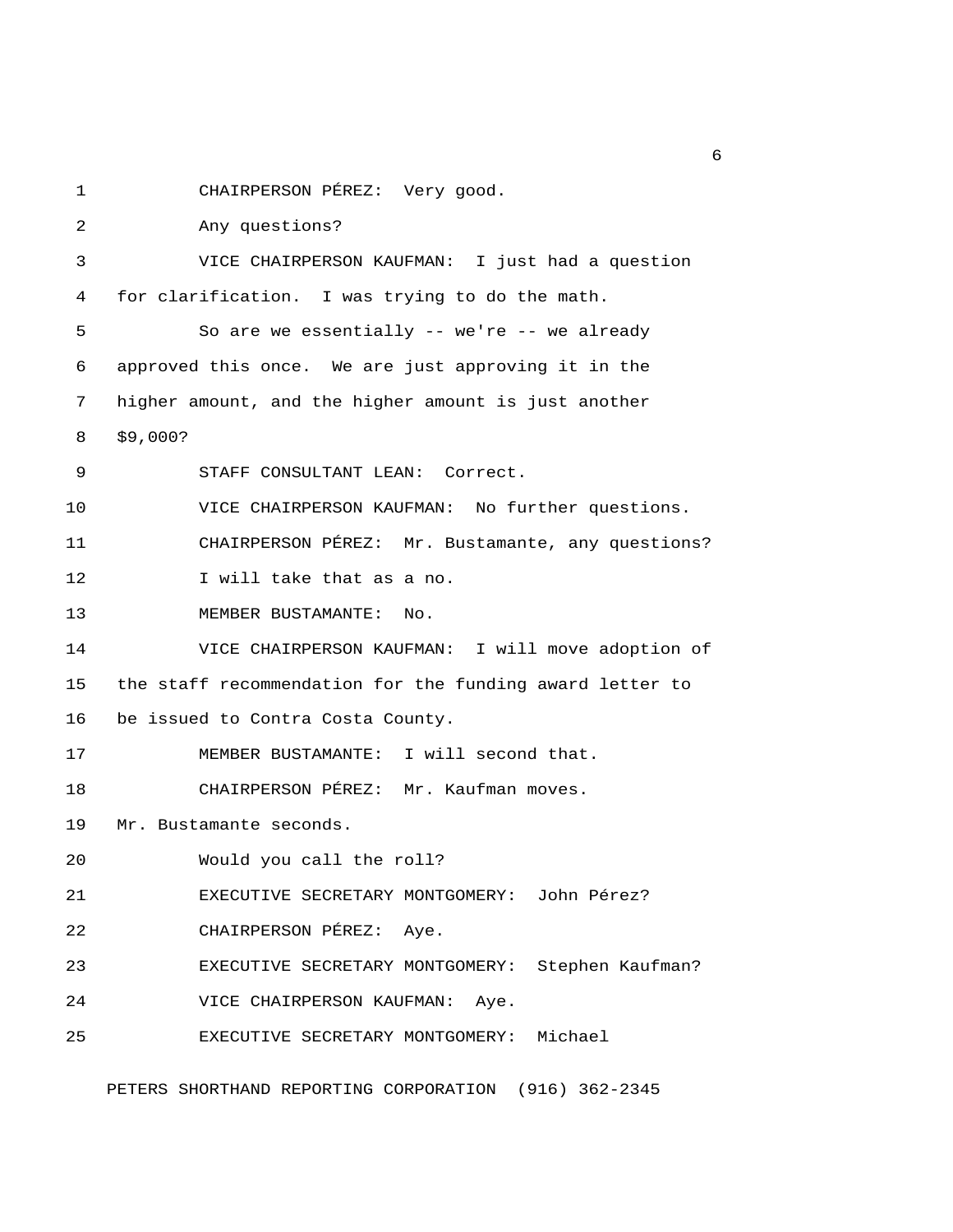1 Bustamante?

2 MEMBER BUSTAMANTE: Aye.

3 CHAIRPERSON PÉREZ: No objections. That passes.

4 Next, Humboldt County.

 5 STAFF CONSULTANT LEAN: Humboldt County is in a 6 similar situation. They have submitted a change to their 7 Project Documentation Plan. Their actual funding award 8 request will go up about \$6,569.39.

 9 At the January 17th, 2006, meeting, the Voting 10 Modernization Board approved Humboldt County's Project 11 Documentation Plan and awarded funding for reimbursement 12 of the purchase of 80 Hart eSlate DRE machines and 13 associated components.

14 Humboldt County's Project Documentation -- project 15 costs identified in their original plan contained an error 16 in the calculations of the equipment hardware costs to be 17 paid using the funds and those costs associated with the 18 County's required match. The original cost did not 19 include the amount the County would be charged for the 20 state's e-waste recycling fee. The additional costs 21 amount to the \$6,569.39.

22 Humboldt County is requesting the Voting 23 Modernization Board approve the change to their existing 24 Project Documentation Plan to include the funding for the 25 total amount required to pay on their new voting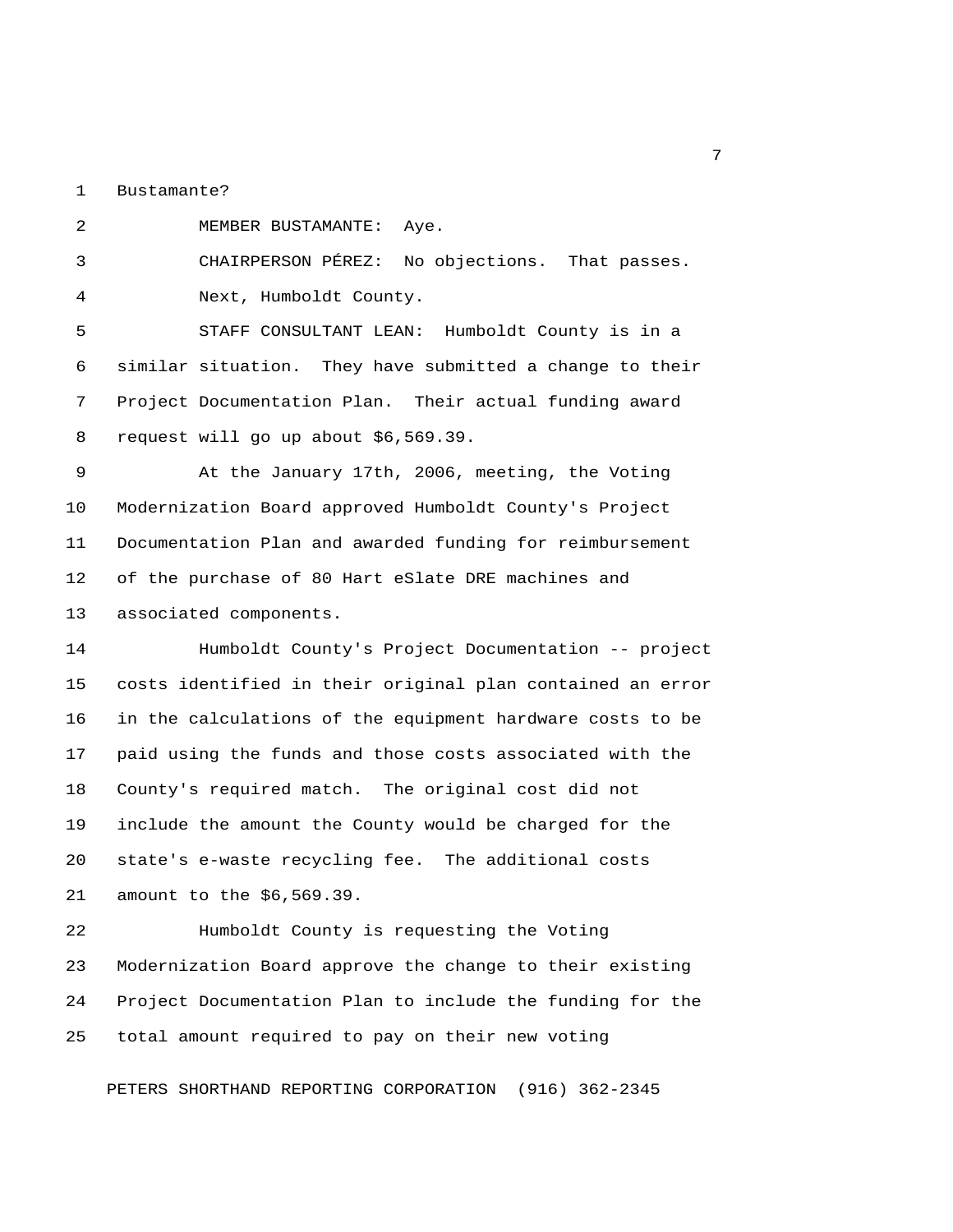1 equipment.

 2 It is our staff recommendation that Humboldt 3 County's change to their approved Project Documentation 4 Plan be approved and a new funding award letter be issued 5 in the amount of \$472,397.62. 6 CHAIRPERSON PÉREZ: Any questions? 7 VICE CHAIRPERSON KAUFMAN: None for me. 8 CHAIRPERSON PÉREZ: Is there a motion? 9 VICE CHAIRPERSON KAUFMAN: I will move adoption of 10 the staff recommendation. 11 MEMBER BUSTAMANTE: I will second that. 12 CHAIRPERSON PÉREZ: Very good. 13 Mr. Kaufman moves. Mr. Bustamante seconds. 14 If you could call the roll. 15 EXECUTIVE SECRETARY MONTGOMERY: John Pérez? 16 CHAIRPERSON PÉREZ: Aye. 17 EXECUTIVE SECRETARY MONTGOMERY: Stephen Kaufman? 18 VICE CHAIRPERSON KAUFMAN: Aye. 19 EXECUTIVE SECRETARY MONTGOMERY: Michael 20 Bustamante? 21 MEMBER BUSTAMANTE: Aye. 22 CHAIRPERSON PÉREZ: Very good. 23 That's approved. Lastly, we have Tehama County. 24 STAFF CONSULTANT LEAN: Tehama county has 25 submitted a plan to use the Voter Verified Paper Audit

PETERS SHORTHAND REPORTING CORPORATION (916) 362-2345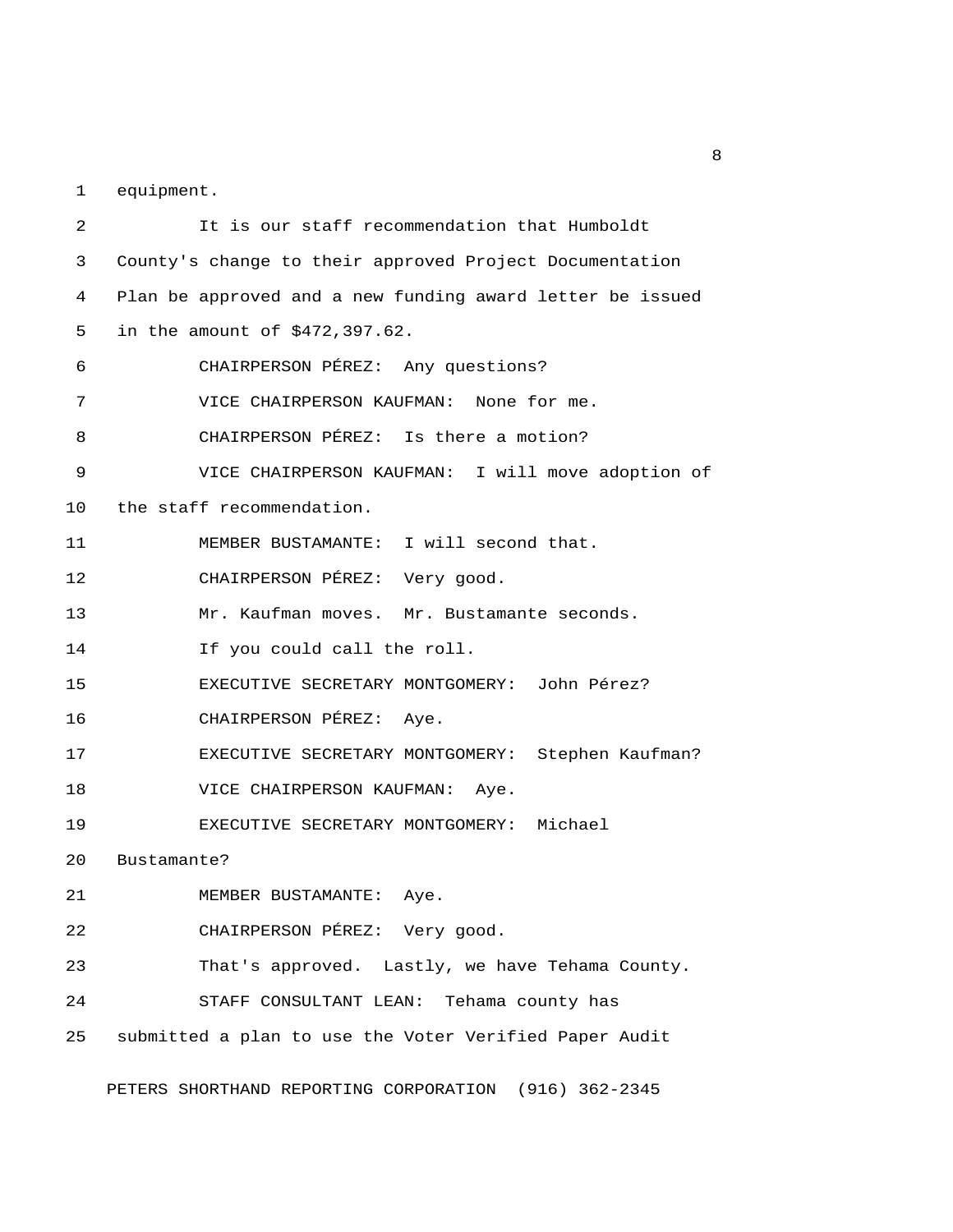1 Trail retrofit process, and they have changed their 2 Project Documentation Plan.

 3 They will be upgrading their AVC Edge machines 4 with the VeriVote, 191 units. They are requesting the 5 VVPAT retrofit funding of \$192,630.89.

 6 At the February 9th, 2004, meeting of the Voting 7 Modernization Board, the Board approved Tehama County's 8 Project Documentation Plan and awarded funding for the 9 reimbursement of the County's purchase of 148 Sequoia AVC 10 Edge DRE units and one Sequoia Optech 400C Central Count 11 Optical Scan unit. The County used this equipment as 12 their March 2nd, 2004, Primary Election.

13 Tehama County began modernizing its voting 14 equipment before the state's requirement for the VVPAT 15 requirements were enacted. Consequently, the County was 16 required to retrofit all of the Sequoia AVC Edge DRE 17 machines to include a VVPAT printer. These newly equipped 18 machines were successfully implemented countywide during 19 the June 6, 2006, Primary Election.

20 Tehama County is requesting that the Board allow 21 the County to return funds received from the VMB in order 22 to qualify for retroactive reimbursement from HAVA for its 23 purchase of a HAVA Section 301 compliant voting system, 24 and concurrently requests funding from the Voting 25 Modernization Board to fund its VVPAT retrofit costs.

PETERS SHORTHAND REPORTING CORPORATION (916) 362-2345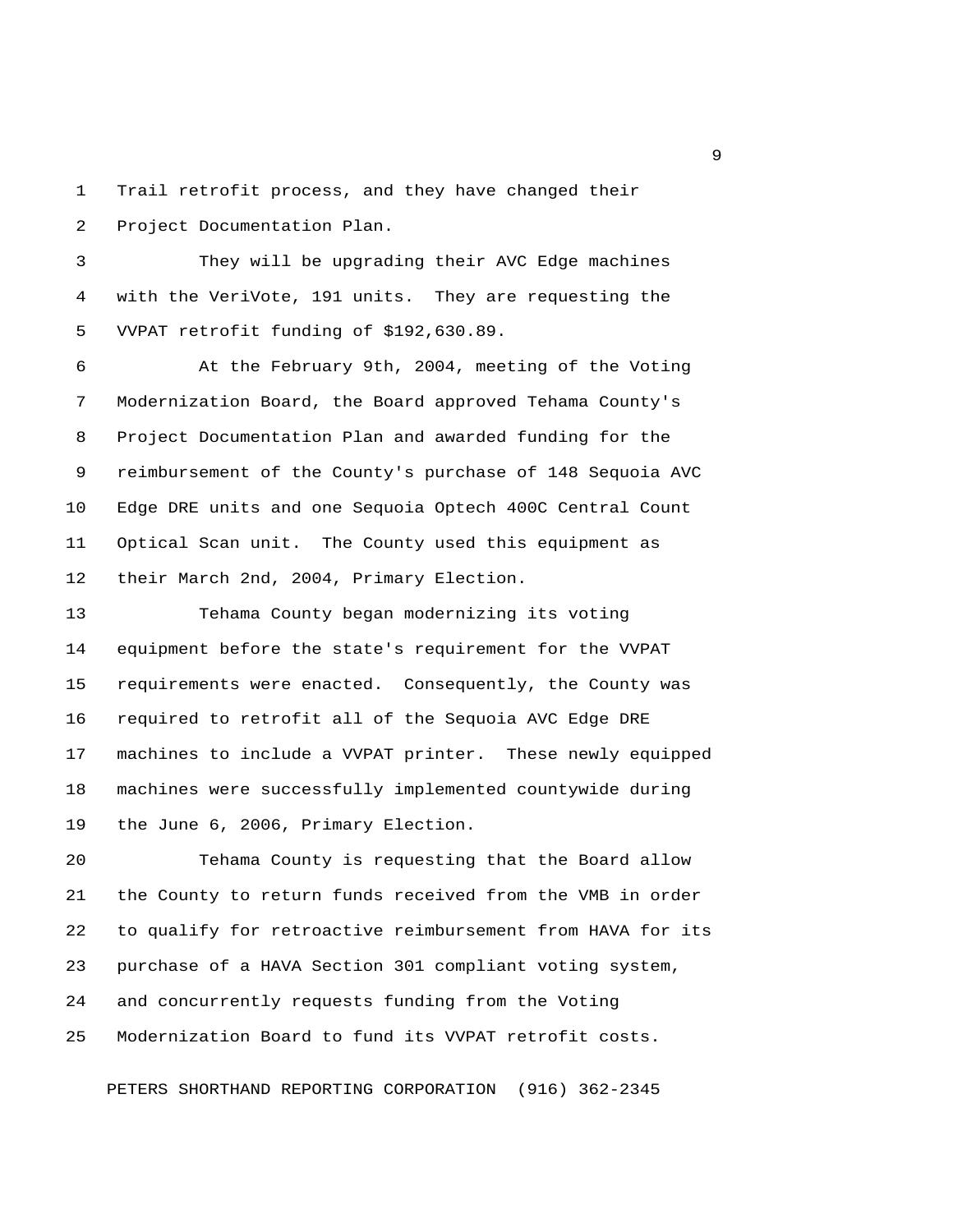1 Tehama County would be required to refund the 2 allowable retrofit costs of \$192,630.89 to the Voting 3 Modernization Fund, from the County's general fund, before 4 the County would be eligible for any VMB funding for VVPAT 5 retrofit or any retroactive reimbursements from HAVA 6 Section 301.

 7 Once the refund for the retrofit costs has been 8 received and deposited back into the Voting Modernization 9 Fund and confirmation of that deposit has been received 10 from the State Controller's Office, the VMB would notify 11 Tehama County and the Secretary of State's HAVA 12 coordinator that the deposit has been completed.

13 The VMB could then amend the original funding 14 award letter issued to Tehama County to explicitly state 15 that the Voting Modernization Board will allocate 16 \$192,630.89 in funding, returned by the County to the 17 Voting Modernization Fund, for the purpose of 18 reimbursement of a Voter Verified Paper Audit Trail 19 retrofit costs.

20 Tehama County would then be required to submit to 21 the Voting Modernization Board an acknowledgment letter 22 certifying that the new funds would be used in accordance 23 with the Voting Modernization Bond Act of 2002. Tehama 24 County could currently submit a Payment Request Form with 25 required documentation to receive reimbursement for the

PETERS SHORTHAND REPORTING CORPORATION (916) 362-2345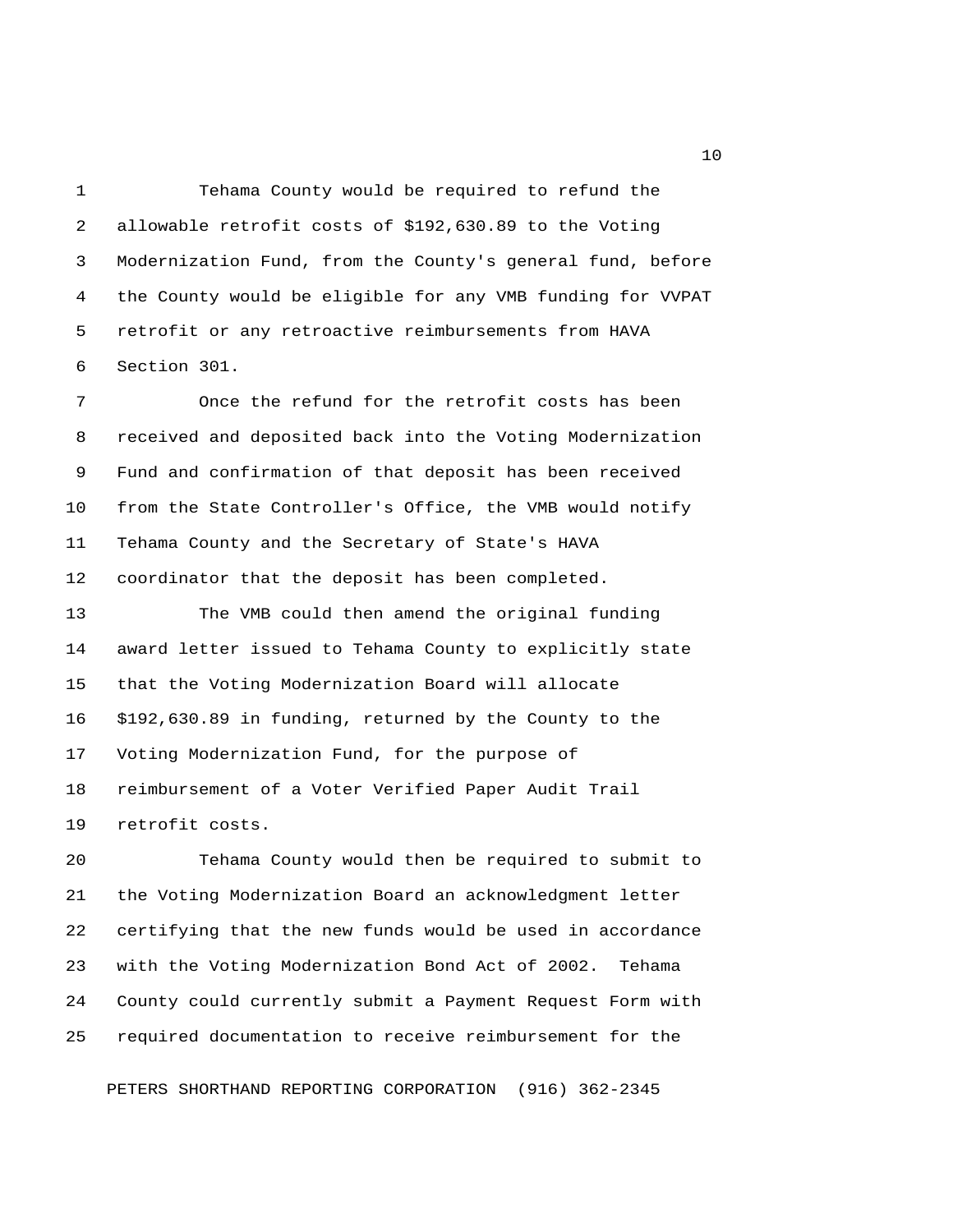1 VVPAT retrofit costs.

 2 It is our recommendation that Tehama County's 3 change to their approved Project Documentation Plan be 4 approved, contingent upon receipt of the funds as outlined 5 above. 6 Once confirmation of the deposited funds is 7 obtained, the VMB staff will notify the chair of the 8 Board, and an amendment to the original February 9th, 9 2004, funding award letter may be issued in the amount of 10 \$192,630.89 to fund the allowable VVPAT retrofit costs 11 only. 12 CHAIRPERSON PÉREZ: Any questions? 13 VICE CHAIRPERSON KAUFMAN: This is entirely 14 consistent with similar matters we've done in the past. 15 STAFF CONSULTANT LEAN: Correct. Orange, Napa, 16 and Shasta just received their check on Tuesday. 17 CHAIRPERSON PÉREZ: I just have one question. 18 What's the significance of the word "Brit" in the Tehama 19 County seal? 20 STAFF CONSULTANT LEAN: No idea. We can call 21 Tehama County if you would like. 22 VICE CHAIRPERSON KAUFMAN: I didn't even know 23 Tehama is pronounced "Tehama." 24 CHAIRPERSON PÉREZ: It is Tehama. 25 STAFF CONSULTANT LEAN: Tehama.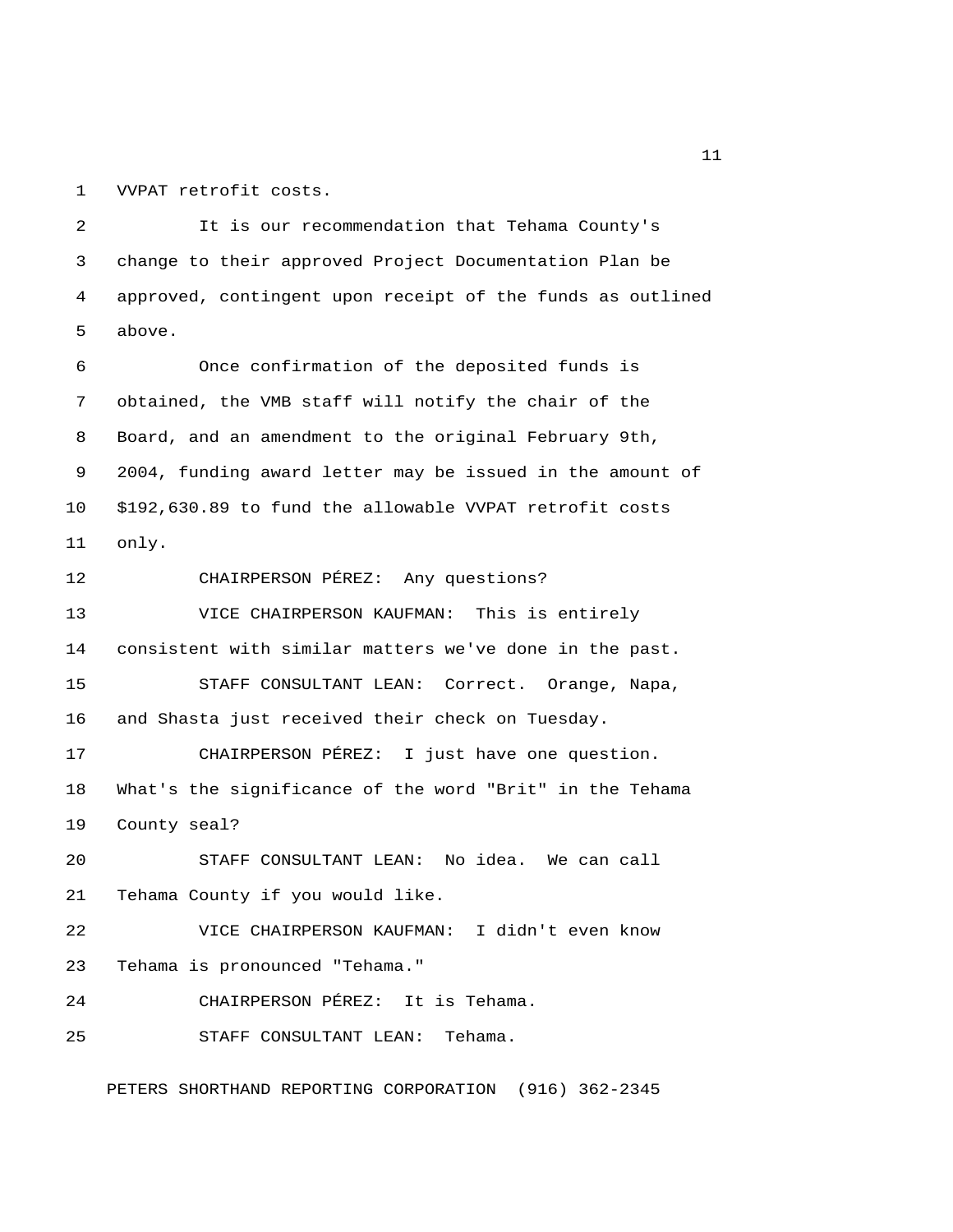1 CHAIRPERSON PÉREZ: Mr. Bustamante? 2 MEMBER BUSTAMANTE: What's that? 3 CHAIRPERSON PÉREZ: Any questions? 4 MEMBER BUSTAMANTE: No. 5 CHAIRPERSON PÉREZ: And do you know what the word 6 "Brit" signifies in the Tehama County seal? 7 MEMBER BUSTAMANTE: Do I know what? 8 CHAIRPERSON PÉREZ: There's a word "Brit" in the 9 middle of the Tehama County -- it is "Brit," isn't it -- 10 VICE CHAIRPERSON KAUFMAN: At least it's B-R-I-T. 11 CHAIRPERSON PÉREZ: -- in the Tehama County seal. 12 And I'm trying to figure out the significance of it. 13 But I guess we'll have to take action without 14 knowing the answer to that. 15 MEMBER BUSTAMANTE: There you go. 16 CHAIRPERSON PÉREZ: Any motions? 17 MEMBER BUSTAMANTE: I will move the staff report 18 recommendation. 19 VICE CHAIRPERSON KAUFMAN: I will second. 20 CHAIRPERSON PÉREZ: Mr. Bustamante moves. 21 Mr. Kaufman seconds. 22 And would you call the roll? 23 EXECUTIVE SECRETARY MONTGOMERY: John Pérez? 24 CHAIRPERSON PÉREZ: Aye. 25 EXECUTIVE SECRETARY MONTGOMERY: Stephen Kaufman? PETERS SHORTHAND REPORTING CORPORATION (916) 362-2345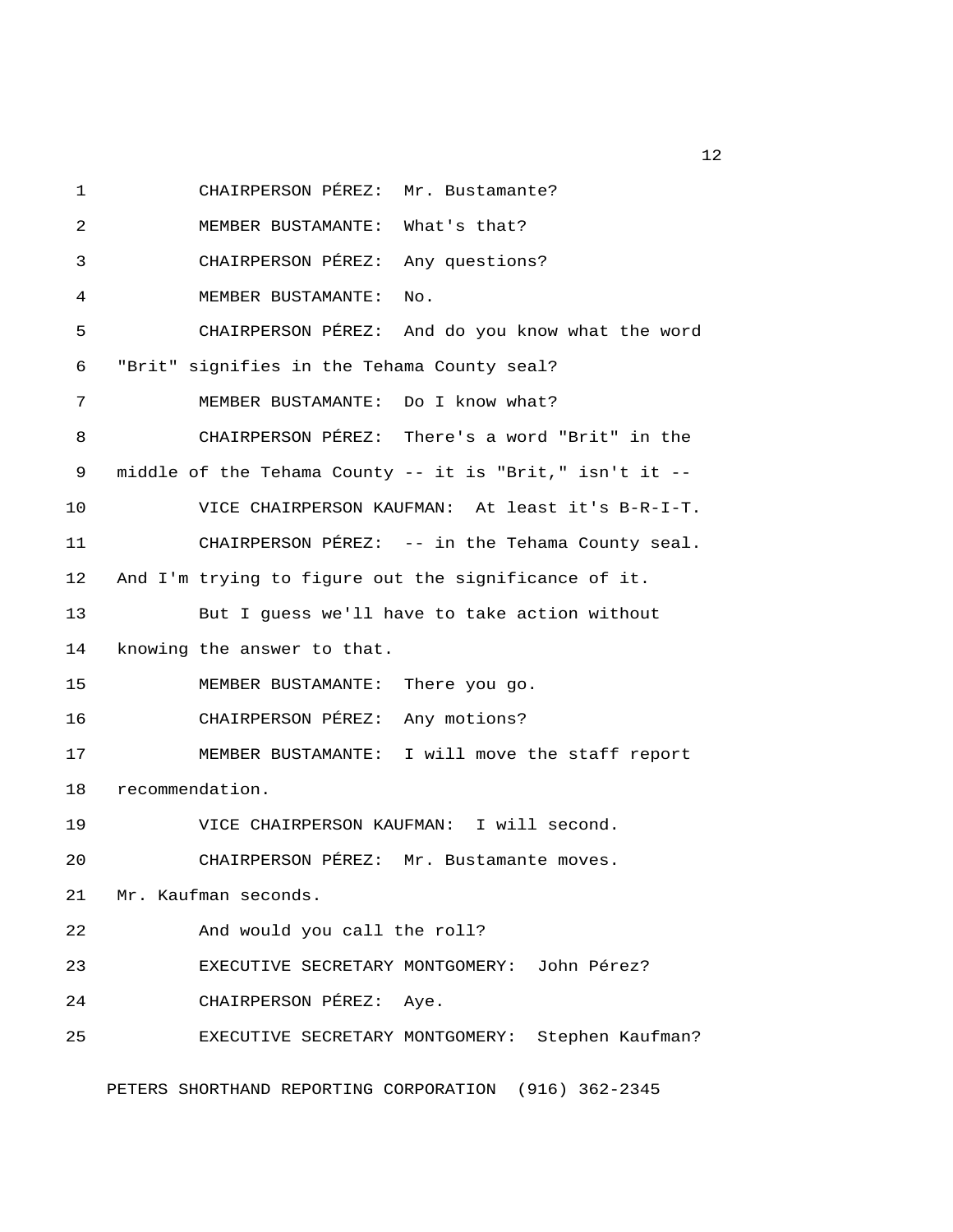1 VICE CHAIRPERSON KAUFMAN: Aye.

 2 EXECUTIVE SECRETARY MONTGOMERY: Michael 3 Bustamante? 4 MEMBER BUSTAMANTE: Aye. 5 CHAIRPERSON PÉREZ: The item passes. 6 And we move forward. We have nothing else on our 7 agenda. Is there anything else we need to consider? 8 STAFF CONSULTANT LEAN: Not on the record. We do 9 have something to discuss -- 10 THE REPORTER: Are we off the record? 11 CHAIRPERSON PÉREZ: No, we'll stay on the record. 12 STAFF CONSULTANT LEAN: Los Angeles County, at the 13 last March meeting, submitted a letter to the Board, and 14 the Board wanted to respond to the Board of Supervisors' 15 letter. Michael Kanotz drafted a response and it was sent 16 out via e-mail to the chair and the vice chair. In your 17 packets, in your binders, you have a copy of the draft 18 that was prepared by Michael Kanotz, and also the letter 19 that was originally submitted by the Los Angeles County 20 Board of Supervisors. 21 We had anticipated going over this if you wanted 22 to today, or we can meet online -- 23 CHAIRPERSON PÉREZ: Well, do folks feel 24 comfortable just allowing me to send a letter similar to

PETERS SHORTHAND REPORTING CORPORATION (916) 362-2345

25 the one that's in the draft, given any other minor edits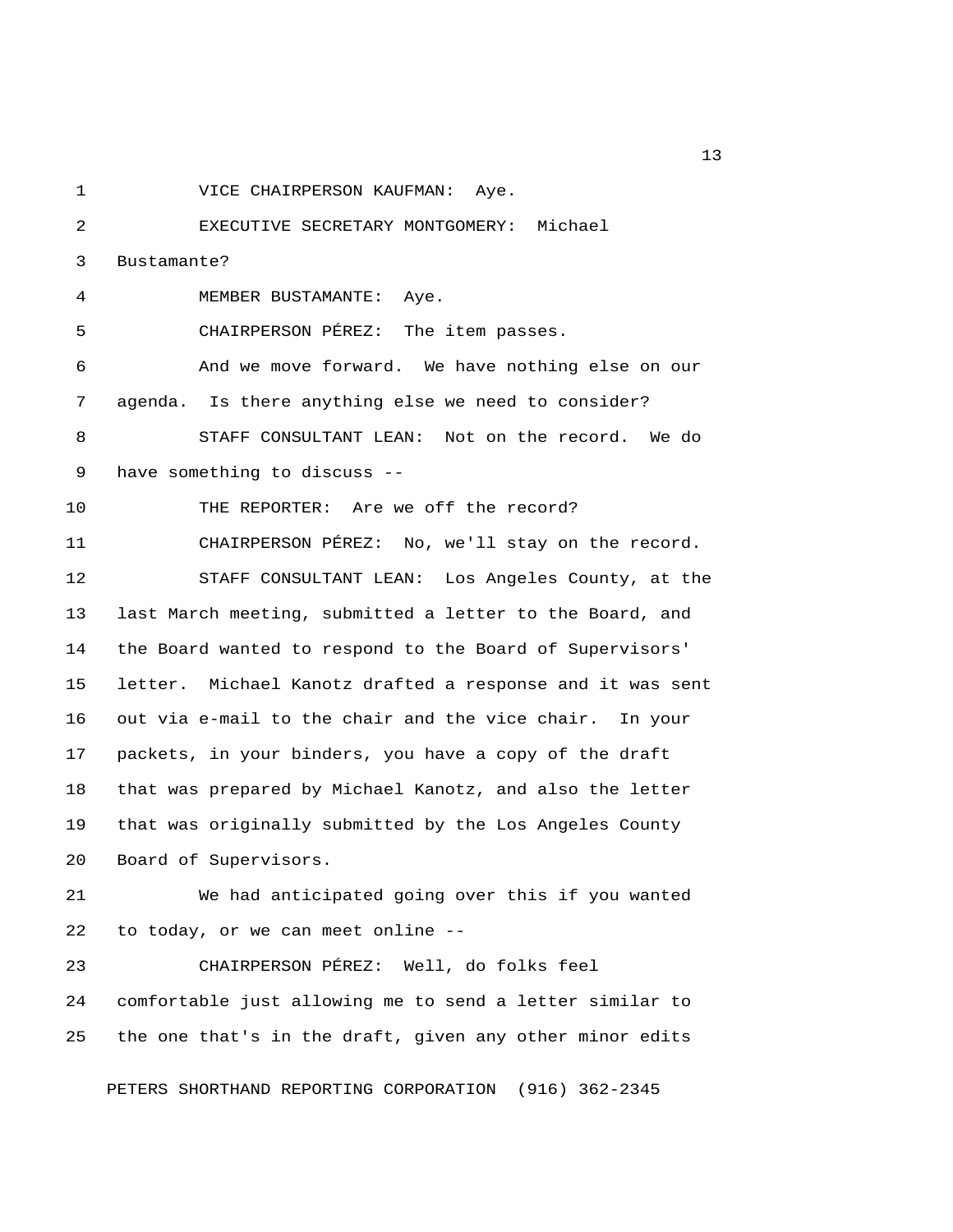1 that I may do for content?

 2 VICE CHAIRPERSON KAUFMAN: Yeah, I just think -- I 3 e-mailed Jana about this a week or so ago. I think you 4 and I may have overlooked this in our incoming e-mail. 5 CHAIRPERSON PÉREZ: Yes. 6 VICE CHAIRPERSON KAUFMAN: But we need to get 7 something out to them as soon as possible, so we should 8 make those edits. Or you should redraft the letter as 9 soon as possible so we can respond. Otherwise, our 10 response isn't going to be much of a response. 11 CHAIRPERSON PÉREZ: You okay with that, 12 Mr. Bustamante? 13 MEMBER BUSTAMANTE: I agree with that. I'm 14 comfortable with you going ahead and doing it. 15 CHAIRPERSON PÉREZ: Okay. Then there will be 16 nothing else before us. 17 We stand adjourned. 18 MEMBER BUSTAMANTE: Excellent. 19 CHAIRPERSON PÉREZ: Thank you, both. 20 (The Voting Modernization Board meeting 21 adjourned at 11:29 a.m.) 22 23 24 25

PETERS SHORTHAND REPORTING CORPORATION (916) 362-2345